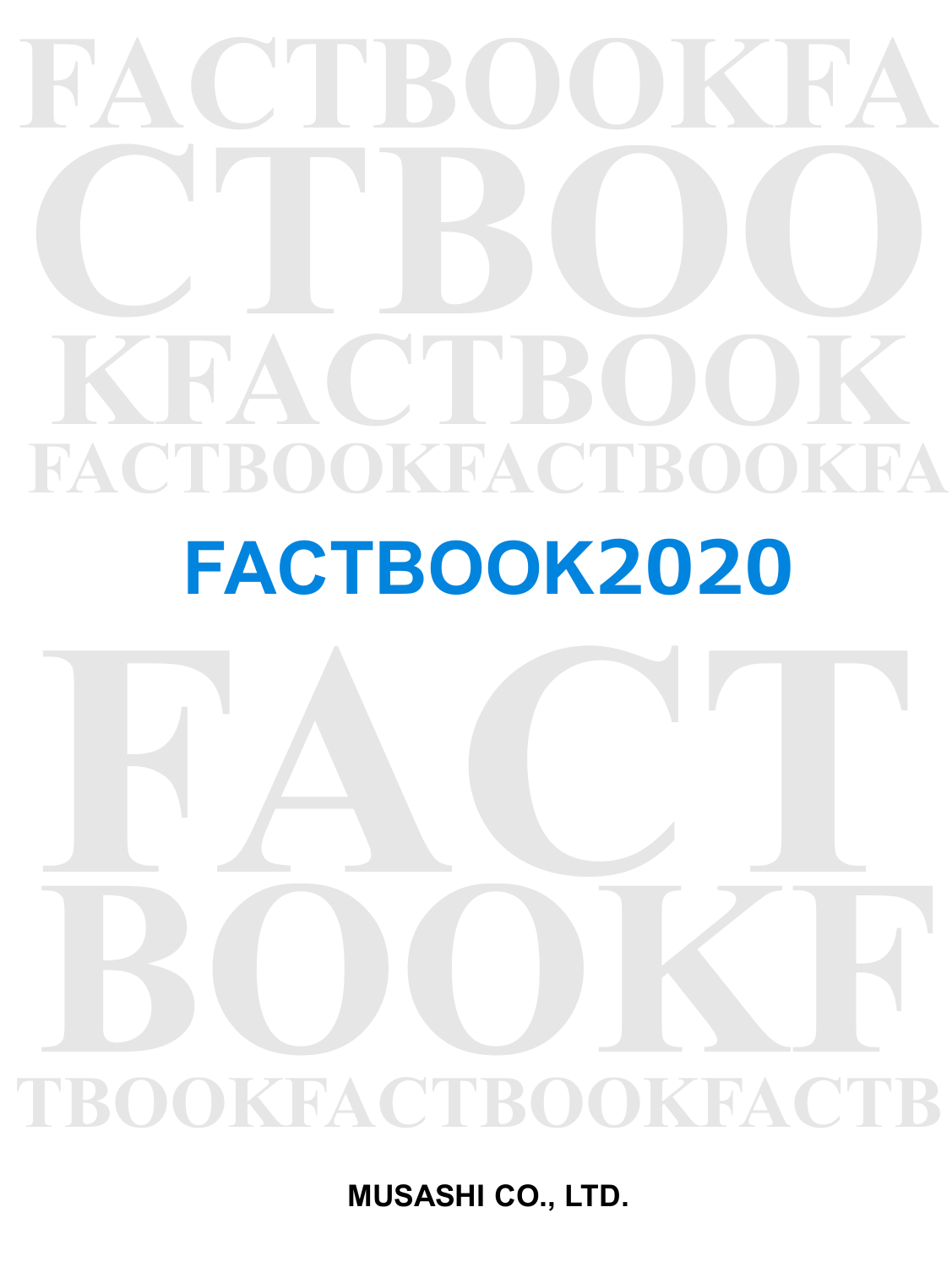# System Creation Company



President Masataka Hatori Representative Director

# 〔**Business Overview**〕

(Millions of Yen)

| <b>Fiscal Year Ended:</b> | 2016/3 | 2017/3 | 2018/3 | 2019/3 | 2020/3 |
|---------------------------|--------|--------|--------|--------|--------|
| <b>Net Sales</b>          | 35,709 | 35,268 | 37,298 | 37,135 | 37,589 |
| Operating Income          | 925    | 1,107  | 960    | 306    | 1,025  |

# Business Segment

Imaging Systems, Printing Systems and Industrial X-ray Systems Equipment

Cash handling Equipment, Election Systems Equipment

Paper and Processed Paper Products

Leasing and others



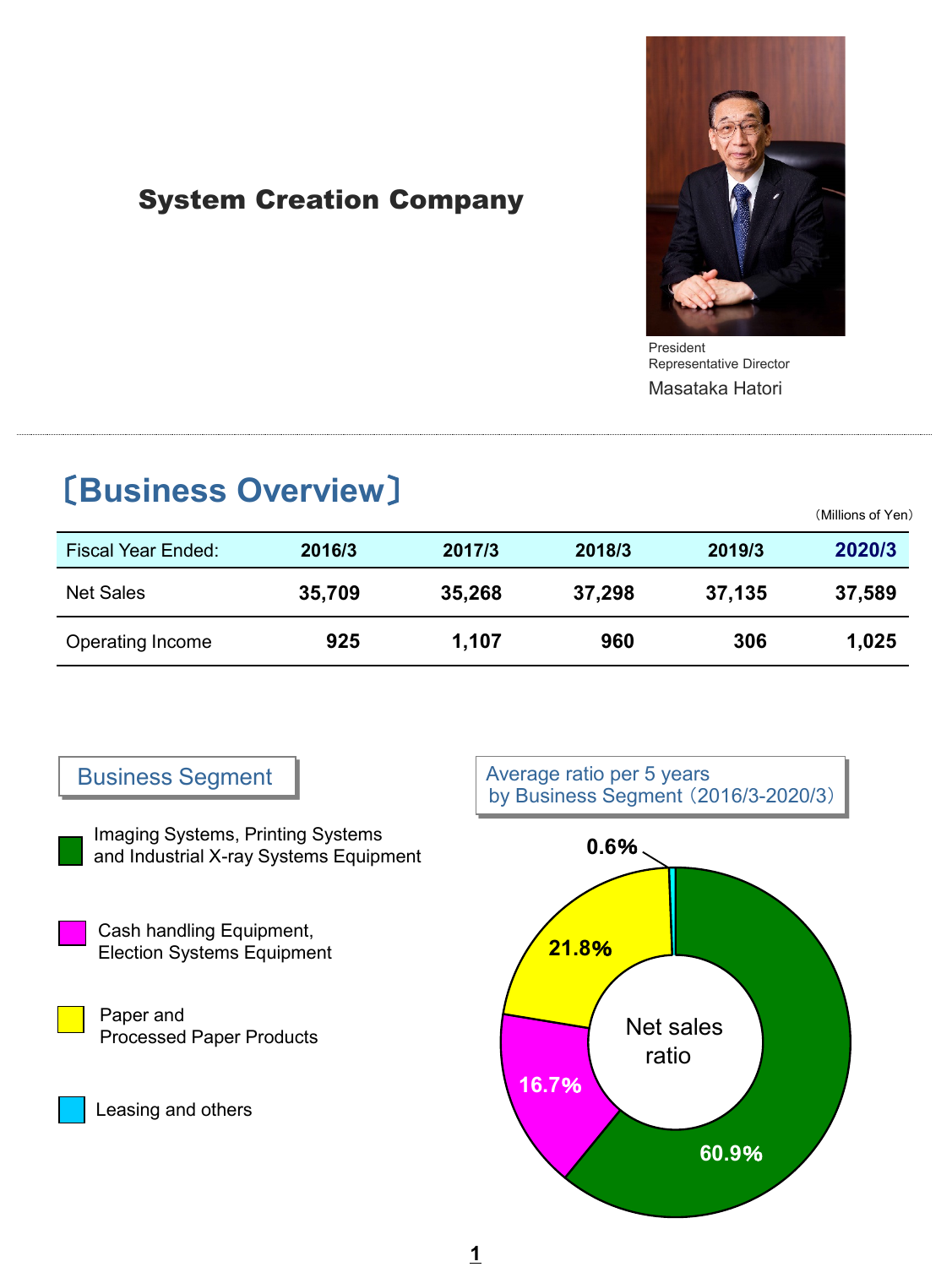## **Imaging Systems, Printing Systems and Industrial X-ray Systems Equipment**

#### **[ Imaging/Industrial Systems Equipment ]**

- ●Media conversion services to digitalize documents/microfilms, and to microfilm; data entry services;
- ●Consultation and sales of scanners, electronic archive systems as FUJIFILM Corporation's sole distributor in the Japanese market;
- ●Manufacture and sales of Thermal Enlarger Printer and Thermal Paper.
- ●Development and sales of image processing software;
- ●Consultation and sales of industrial non-destructive inspection systems by X-ray for buildings and manufactured products.
- ●Micro Filter provides reliable precision-filtering microorganisms and fine
- particles with its outstanding microporous structure
- ●Maintenance services for equipment.

#### **[ Printing Systems Equipment ]**

- Consultation and sales of printing equipment, materials and software for digital pre-press systems and print-on-demand systems as FUJIFILM Corporation's distributor in the Japanese market;
- ●Consultation and sales of Galvo Laser Systems
- ●Development and sales of a compact print-on-demand system
- for fine-printed business cards and cards; ●Maintenance services for equipment.

## **Cash Handling Equipment, Election Systems Equipment**

Original products developed and manufactured by the MUSASHI Group

#### **[ Cash Handling Equipment ]**

- ●Cash handling machines that improve operational efficiency across various
- industries including finance, retail, courier, transport, and amusement;
- Security products including Administrative products for keys;
- ●Maintenance services for the above products.

**Paper and Processed Paper Products**

●Carbonless Duplicating Paper (manufactured)

●Export of cash handling machines including bill counters and bill binding machines to overseas markets.

#### **[ Election Systems Equipment ]**

●Ballot paper dispensers, counters, reader sorters, self-opening ballot paper, administrative software, promotional items and other tools;

●Various types of paper and paperboards for printing, publishing, information, administration and other special applications; processed paper products.

●Maintenance services for equipment.



#### Segment Operating Income

**(281)**

**13** 





### Segment Net Sales Segment Operating Income



#### **Leasing and Others**

- ●Real-estate leasing
- ●Auto leasing
- ●Insurance brokerage

# Segment Net Sales Segment Operating Income **<sup>218</sup> <sup>216</sup> <sup>205</sup> 242 264 0 60 120 180 240 300 '16/3 '17/3 '18/3 '19/3 '20/3**



#### **2**



(Millions of Yen)

**(216) (168)**

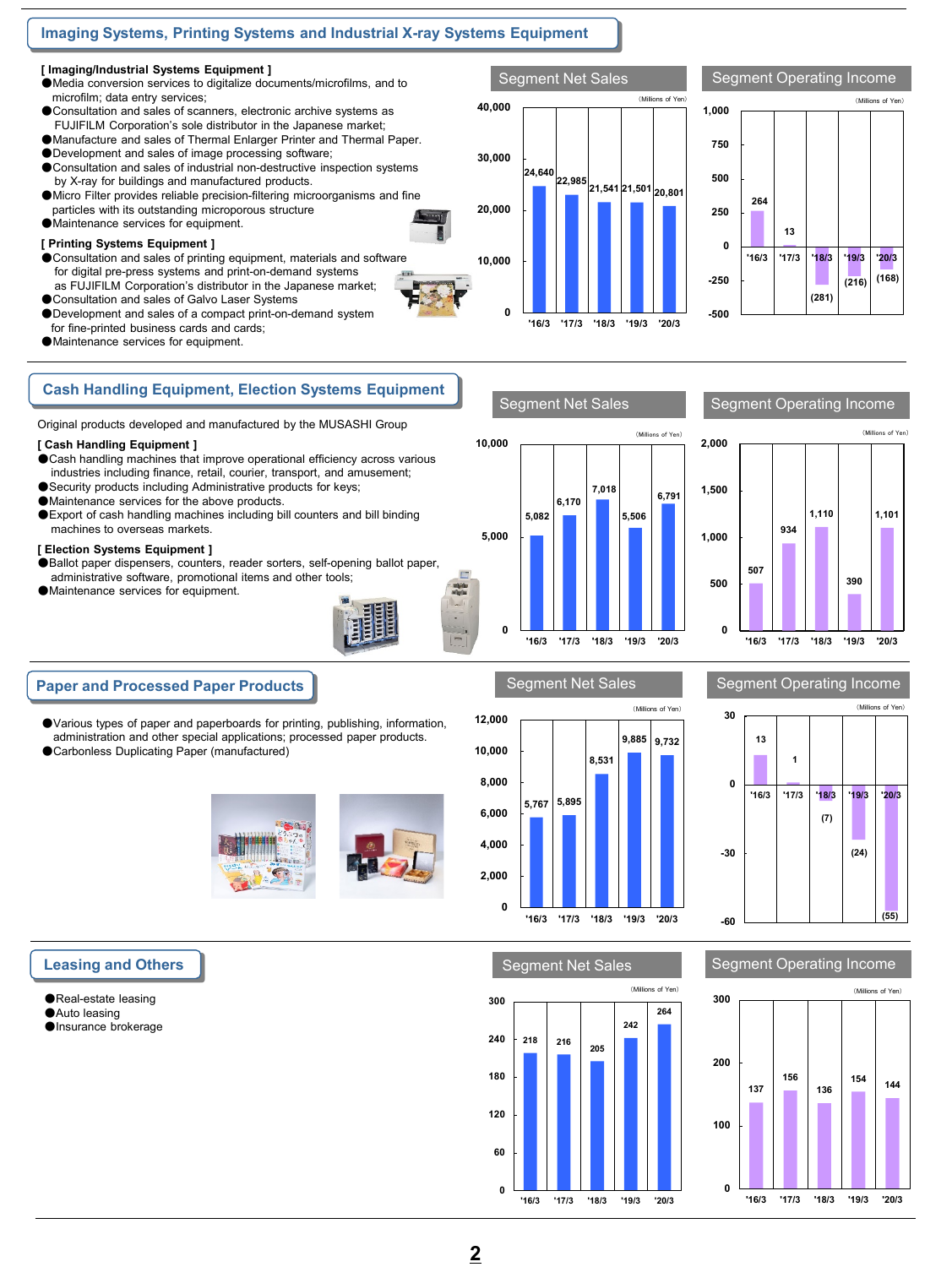# 〔Consolidated Financial Highlights〕

















(Millions of Yen)

| Fiscal Year Ended:                          | 2016/3 | 2017/3 | 2018/3 | 2019/3 | 2020/3 |
|---------------------------------------------|--------|--------|--------|--------|--------|
| <b>Net Sales</b>                            | 35,709 | 35,268 | 37,298 | 37,135 | 37,589 |
| Operating Income                            | 925    | 1,107  | 960    | 306    | 1,025  |
| Ordinary Income                             | 1,189  | 1,242  | 1,059  | 387    | 1,228  |
| Income attributable to owners of<br>parent  | 753    | 781    | 742    | 183    | 865    |
| <b>Total Assets</b>                         | 40,619 | 41,183 | 44,825 | 44,211 | 42,905 |
| <b>Net Assets</b>                           | 25,963 | 26,860 | 27,440 | 27,153 | 27,203 |
| Capital Investment                          | 287    | 247    | 313    | 301    | 855    |
| Depreciation                                | 372    | 308    | 322    | 332    | 338    |
| Research and Development<br><b>Expenses</b> | 163    | 122    | 106    | 136    | 126    |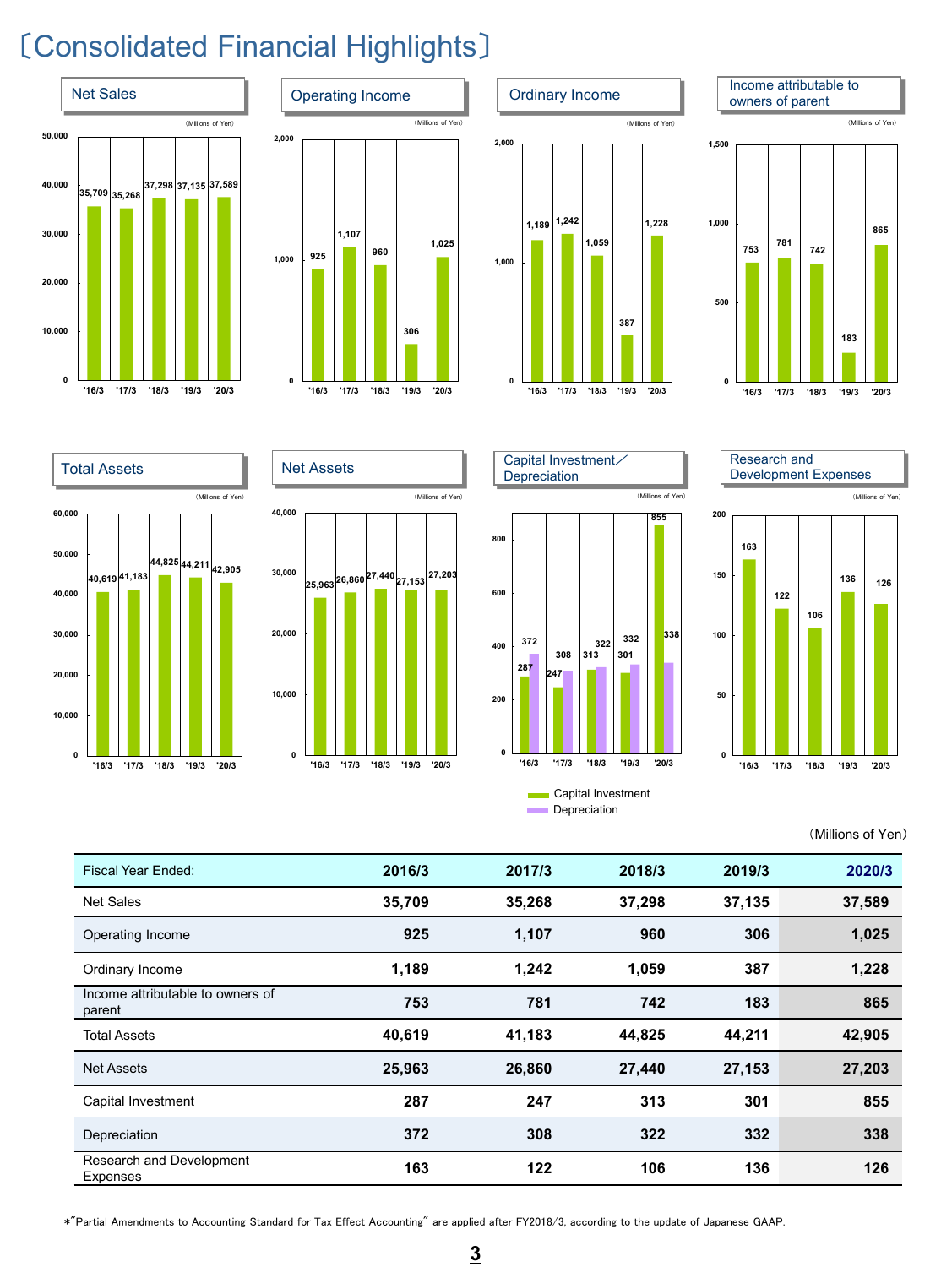# 〔Consolidated Financial Data〕



・Return on Assets=Ordinary Income/Total Assets(Yearly Average)×100

・Assets Turnover=Net Sales/Total Assets(Yearly Average)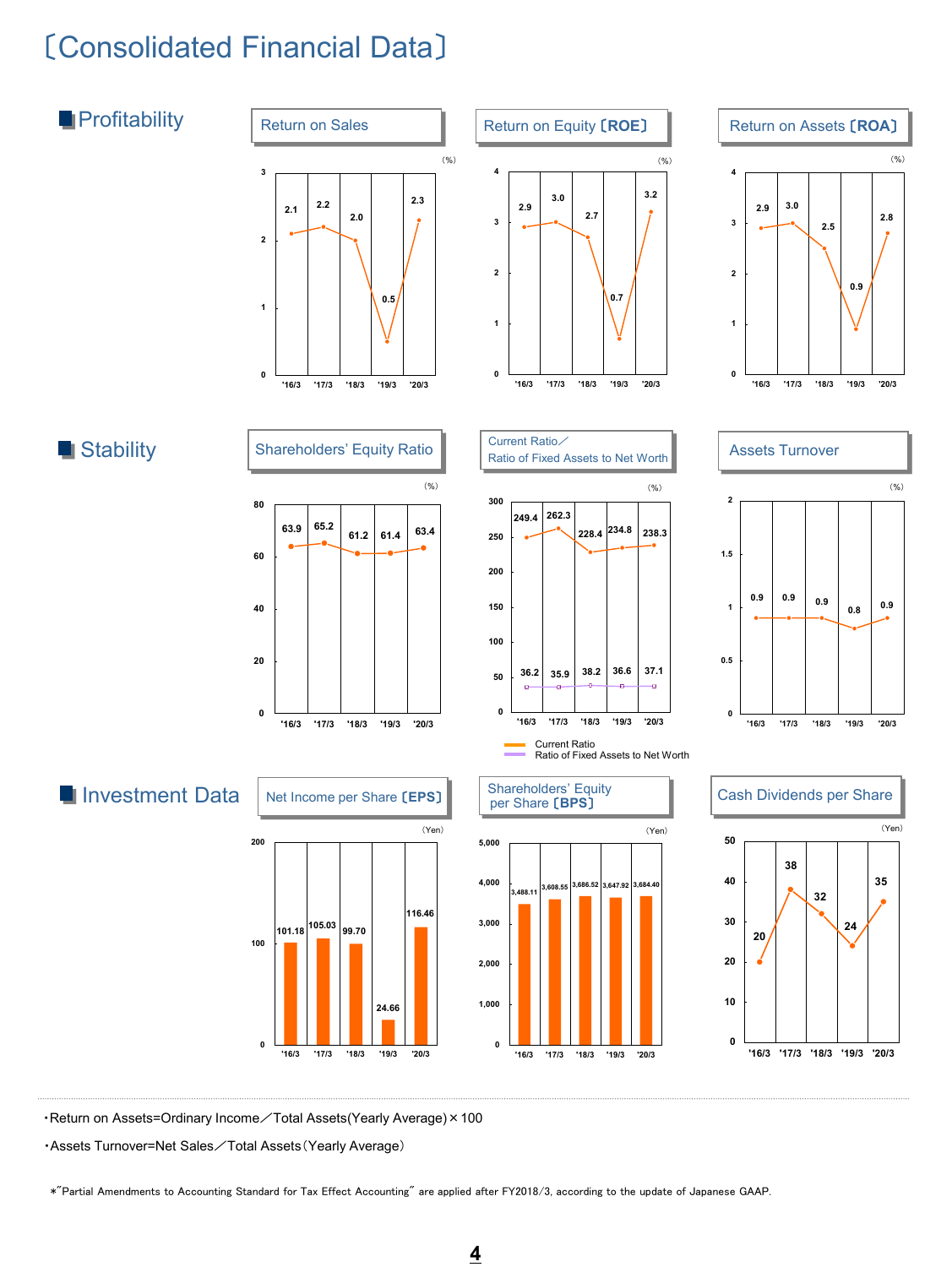# 〔Consolidated Balance Sheets〕

| <b>Fiscal Year Ended:</b>                                    | 2016/3 | 2017/3 | 2018/3 | 2019/3 | 2020/3 |
|--------------------------------------------------------------|--------|--------|--------|--------|--------|
| <b>Assets</b>                                                |        |        |        |        |        |
| <b>Current Assets:</b>                                       | 31,229 | 31,541 | 34,354 | 34,279 | 32,809 |
| Cash and Deposits                                            | 17,553 | 19,615 | 19,665 | 18,747 | 20,180 |
| Notes and Accounts Receivable - Trade                        | 10,351 | 9,020  | 11,013 | 11,754 | 9,319  |
| Merchandise and Finished Goods                               | 1,624  | 1,555  | 2,515  | 2,739  | 2,442  |
| Work in Process                                              | 81     | 77     | 70     | 78     | 69     |
| Raw Materials and Supplies                                   | 959    | 759    | 611    | 470    | 429    |
| <b>Deferred Tax Assets</b>                                   | 237    | 256    |        |        |        |
| <b>Others</b>                                                | 442    | 262    | 487    | 495    | 404    |
| Allowance for Doubtful Accounts                              | (20)   | (5)    | (8)    | (6)    | (36)   |
| <b>Fixed Assets:</b>                                         | 9,389  | 9,641  | 10,470 | 9,931  | 10,095 |
| <b>Property, Plant and Equipment</b>                         | 3,339  | 3,290  | 3,263  | 3,216  | 3,647  |
| <b>Buildings and Structures</b>                              | 1,125  | 1,070  | 1,047  | 993    | 1,269  |
| Machinery, Equipment and Vehicles                            | 66     | 52     | 35     | 50     | 40     |
| Land                                                         | 1,800  | 1,796  | 1,811  | 1,811  | 1,969  |
| <b>Construction in Progress</b>                              | 33     | 33     |        |        |        |
| <b>Others</b>                                                | 313    | 337    | 369    | 361    | 368    |
| <b>Intangible Assets</b>                                     | 165    | 137    | 477    | 408    | 409    |
| Goodwill                                                     |        |        | 352    | 272    | 205    |
| Software                                                     | 145    | 117    | 104    | 115    | 183    |
| <b>Others</b>                                                | 20     | 20     | 20     | 20     | 20     |
| <b>Investments and Other Assets</b>                          | 5,884  | 6,213  | 6,728  | 6,307  | 6,038  |
| <b>Investment Securities</b>                                 | 1,659  | 1,910  | 1,857  | 1,424  | 1,020  |
| Stocks of Subsidiaries and Affiliates                        | 418    | 423    | 439    | 431    | 473    |
| <b>Deferred Tax Assets</b>                                   | 54     | 61     | 361    | 301    | 418    |
| Net defined benefit asset                                    | 902    | 990    | 1,121  | 1,133  | 940    |
| <b>Guarantee Deposits</b>                                    | 2,546  | 2,547  | 2,548  | 2,548  | 2,549  |
| <b>Others</b>                                                | 366    | 335    | 448    | 512    | 813    |
| Allowance for Doubtful Accounts                              | (64)   | (55)   | (46)   | (45)   | (176)  |
| <b>Total Assets:</b>                                         | 40,619 | 41,183 | 44,825 | 44,211 | 42,905 |
| <b>Liabilities</b>                                           |        |        |        |        |        |
| <b>Current Liabilities:</b>                                  | 12,522 | 12,023 | 15,041 | 14,600 | 13,768 |
| Notes and Accounts Payable - Trade                           | 7,868  | 4,365  | 6,566  | 6,122  | 5,073  |
| Electronically recorded obligations - operating              |        | 2,697  | 3,301  | 3,698  | 3,397  |
| Short - term Loans Payable                                   | 3,521  | 3,516  | 3,516  | 3,516  | 3,516  |
| Income Taxes Payable                                         | 254    | 312    | 277    | 68     | 291    |
| <b>Provision for Bonuses</b>                                 | 368    | 379    | 433    | 425    | 413    |
| Others                                                       | 509    | 753    | 946    | 769    | 1,076  |
| Non - current Liabilities:                                   | 2,132  | 2,298  | 2,343  | 2,457  | 1,932  |
| <b>Deferred Tax Liabilities</b>                              | 277    | 347    | 207    | 181    | 67     |
| Net defined benefit liability                                | 189    | 206    | 189    | 214    | 224    |
| Provision for Directors' and Corporate                       |        |        |        |        |        |
| Auditors' Retirement Benefit                                 | 1,094  | 1,188  | 1,276  | 1,386  | 971    |
| <b>Others</b>                                                | 571    | 556    | 670    | 674    | 668    |
| <b>Total Liabilities:</b>                                    | 14,655 | 14,322 | 17,384 | 17,058 | 15,701 |
| <b>Net Assets</b>                                            |        |        |        |        |        |
| <b>Shareholders' Equity:</b>                                 | 25,805 | 26,378 | 26,882 | 26,827 | 27,335 |
| <b>Capital Stock</b>                                         | 1,208  | 1,208  | 1,208  | 1,208  | 1,208  |
| <b>Capital Surplus</b>                                       | 2,005  | 2,005  | 2,005  | 2,005  | 2,005  |
| <b>Retained Earnings</b>                                     | 23,168 | 23,741 | 24,245 | 24,190 | 24,818 |
| <b>Treasury Stock</b>                                        | (576)  | (576)  | (576)  | (576)  | (696)  |
| <b>Valuation and Translation</b>                             | 158    | 481    | 558    | 325    | (132)  |
| <b>Adjustments:</b>                                          |        |        |        |        |        |
| Valuation Difference on Available - for<br>- sale Securities | 295    | 494    | 435    | 214    | (32)   |
| Remeasurements of defined benefit plans                      | (136)  | (12)   | 122    | 110    | (99)   |
| <b>Total Net Assets:</b>                                     | 25,963 | 26,860 | 27,440 | 27,153 | 27,203 |
| <b>Total Liabilities and Net Assets:</b>                     | 40,619 | 41,183 | 44,825 | 44,211 | 42,905 |

(Millions of Yen)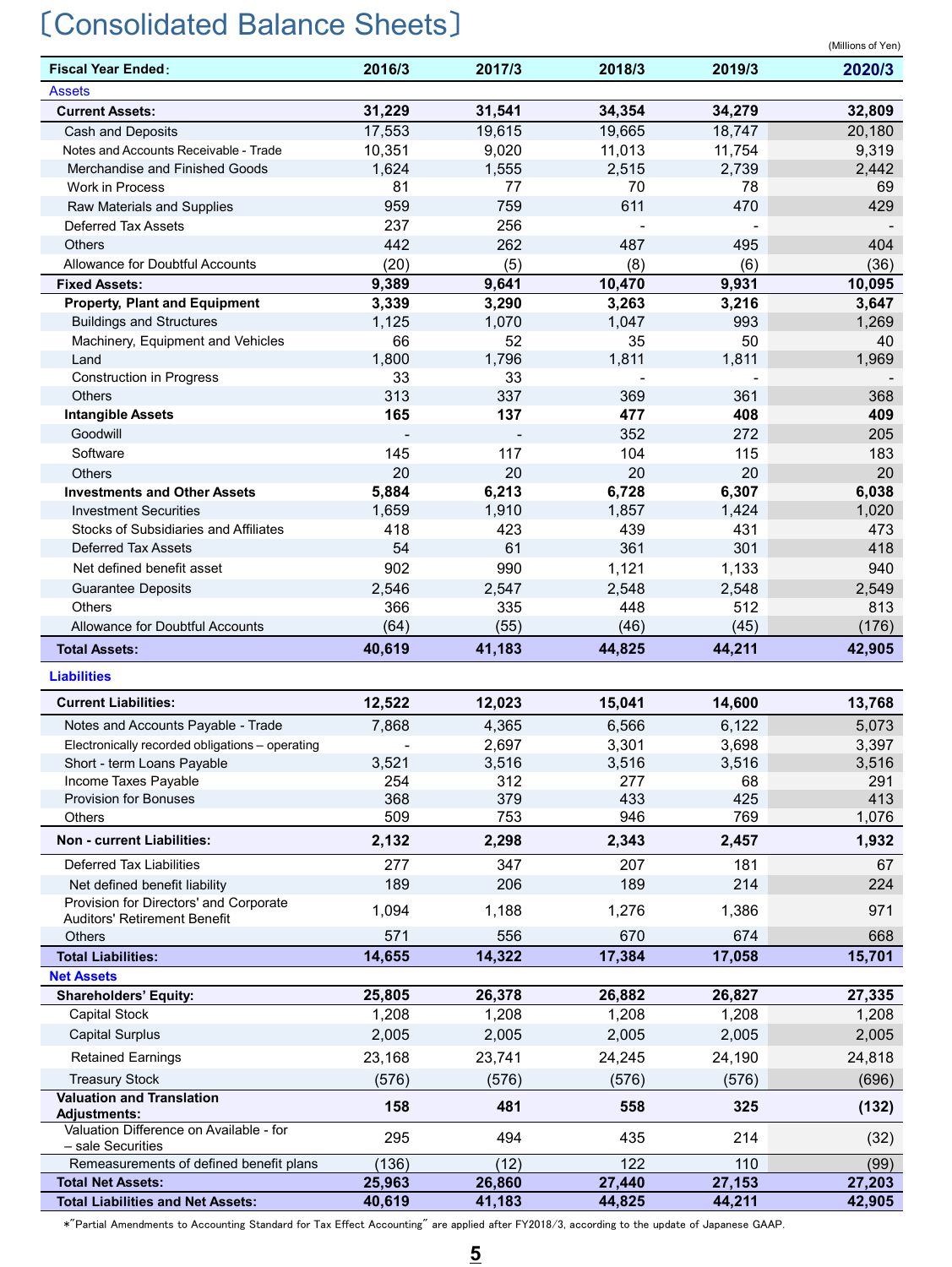# 〔Consolidated Statements of Income〕 (Millions of Yen)

| <b>Fiscal Year Ended:</b>                        | 2016/3                   | 2017/3                   | 2018/3                   | 2019/3         | 2020/3          |
|--------------------------------------------------|--------------------------|--------------------------|--------------------------|----------------|-----------------|
| <b>Net Sales:</b>                                | 35,709                   | 35.268                   | 37.298                   | 37.135         | 37.589          |
| <b>Cost of Sales</b>                             | 28,562                   | 27,867                   | 29,132                   | 29,309         | 28,920          |
| <b>Gross Profit</b>                              | 7,146                    | 7,400                    | 8,165                    | 7,826          | 8,669           |
| Selling, General and Administrative Expenses     | 6,220                    | 6,293                    | 7,205                    | 7,519          | 7,644           |
| <b>Operating Income:</b>                         | 925                      | 1,107                    | 960                      | 306            | 1,025           |
| Non - operating Income                           | 304                      | 173                      | 146                      | 116            | 255             |
| Interest Income                                  | 36                       | 29                       | 20                       | $\overline{2}$ | 3               |
| Dividends Income                                 | 55                       | 59                       | 59                       | 49             | 47              |
| <b>Equity in Earnings of Affiliates</b>          | 4                        | 8                        | 17                       | 1              | 43              |
| Reversal of allowance for doubtful accounts      |                          | 15                       |                          | 1              |                 |
| Surrender value of insurance                     | 5                        |                          |                          |                |                 |
| Compensation Income                              | 155                      |                          |                          |                |                 |
| Insurance Claim Income                           |                          |                          |                          | 6              | 92              |
| Miscellaneous Income                             | 46                       | 61                       | 48                       | 55             | 69              |
| Non - operating Expenses                         | $\overline{39}$          | $\overline{39}$          | 46                       | 36             | $\overline{52}$ |
| <b>Interest Expenses</b>                         | 37                       | 34                       | $\overline{34}$          | 34             | $\overline{34}$ |
| Shares of subsidiaries acquisition related cost  |                          |                          | 8                        |                |                 |
| Provision of allowance for doubtful accounts     |                          |                          |                          |                | $\overline{2}$  |
| Retirement benefit expenses                      |                          |                          |                          |                | 11              |
| Miscellaneous Loss                               | $\overline{2}$           | 5                        | 3                        | 1              | 3               |
| <b>Ordinary Income:</b>                          | 1,189                    | 1,242                    | 1,059                    | 387            | 1,228           |
| <b>Extraordinary Income</b>                      | $\overline{\phantom{a}}$ | $\overline{\phantom{a}}$ | 180                      | 111            | 24              |
| Gain on Sales of Investment Securities           |                          |                          | 180                      | 111            | 24              |
| <b>Extraordinary Loss</b>                        | 5                        | 17                       |                          | 16             | 73              |
| Loss on Valuation of Investment Securities       | 5                        |                          | $\overline{\phantom{0}}$ | 16             | 6               |
| Loss on Sale of Membership                       |                          | 10                       |                          |                |                 |
| Loss on Valuation of Membership                  |                          | 3                        |                          |                | 2               |
| Impairment loss                                  |                          | 4                        |                          |                | 64              |
| Income before Income Taxes                       | 1,184                    | 1,224                    | 1,240                    | 482            | 1,179           |
| Income Taxes - Current                           | 444                      | 505                      | 497                      | 216            | 362             |
| Income Taxes - Deferred                          | (12)                     | (63)                     | 1                        | 83             | (48)            |
| <b>Total Income Taxes</b>                        | 431                      | 442                      | 498                      | 299            | 313             |
| <b>Net Income</b>                                | 753                      | 781                      | 742                      | 183            | 865             |
| Income attributable to non-controlling interests |                          |                          |                          |                |                 |
| Income attributable to owners of parent          | 753                      | 781                      | 742                      | 183            | 865             |

# 〔Consolidated Statements of Comprehensive Income〕 (Millions of Yen)

| <b>Fiscal Year Ended</b>                                                               | 2016/3 | 2017/3 | 2018/3 | 2019/3 | 2020/3 |
|----------------------------------------------------------------------------------------|--------|--------|--------|--------|--------|
| <b>Net Income</b>                                                                      | 753    | 781    | 742    | 183    | 865    |
| Other Comprehensive Income                                                             | (481)  | 323    | 76     | (232)  | (457)  |
| Valuation Difference on Available-for-sale Securities, net of tax                      | (199)  | 198    | (62)   | (217)  | (245)  |
| Remeasurements of defined benefit plans, net of tax                                    | (282)  | 123    | 135    | (11)   | (210)  |
| Share of Other Comprehensive Income of<br>Associates Accounted for Using Equity Method | (0)    |        |        | (3)    |        |
| <b>Comprehensive Income</b>                                                            | 271    | 1.104  | 818    | (49)   | 407    |

# 〔Consolidated Statements of Changes in Net Assets〕

(April 1, 2019 - March 31, 2020) (Millions of Yen)

|                                                         |                  |                          | Shareholders' Equity |                   |                                  | Total Valuation and translation adiustments                     |                                               |                                                           |                     |
|---------------------------------------------------------|------------------|--------------------------|----------------------|-------------------|----------------------------------|-----------------------------------------------------------------|-----------------------------------------------|-----------------------------------------------------------|---------------------|
|                                                         | Capital<br>Stock | Capital<br>Surplus       | Retained<br>Earnings | Treasury<br>Stock | Total<br>Shareholders'<br>Equity | Valuation Difference on<br>Available - for - sale<br>Securities | Remeasurements of<br>defined benefit<br>plans | <b>Total accumulated</b><br>other comprehensive<br>income | Total Net<br>Assets |
| Balance at March 31, 2019                               | 1.208            | 2.005                    | 24.190               | (576)             | 26.827                           | 214                                                             | 110                                           | 325                                                       | 27,153              |
| Changes of Items during the period                      |                  |                          |                      |                   |                                  |                                                                 |                                               |                                                           |                     |
| Dividends from Surplus                                  |                  |                          | (238)                |                   | (238)                            |                                                                 |                                               |                                                           | (238)               |
| Income attributable to owners of<br>parent              |                  |                          | 865                  |                   | 865                              |                                                                 |                                               |                                                           | 865                 |
| Purchase of treasury stock                              |                  |                          |                      | (119)             | (119)                            |                                                                 |                                               |                                                           | (119)               |
| Net Changes of Items other than<br>Shareholders' Equity |                  |                          |                      |                   |                                  | (247)                                                           | (210)                                         | (457)                                                     | (457)               |
| Total Changes of Items during the period                |                  | $\overline{\phantom{0}}$ | 627                  | (119)             | 507                              | (247)                                                           | (210)                                         | (457)                                                     | 50                  |
| Balance at March 31, 2020                               | 1.208            | 2.005                    | 24.818               | (696)             | 27.335                           | (32)                                                            | (99)                                          | (132)                                                     | 27.203              |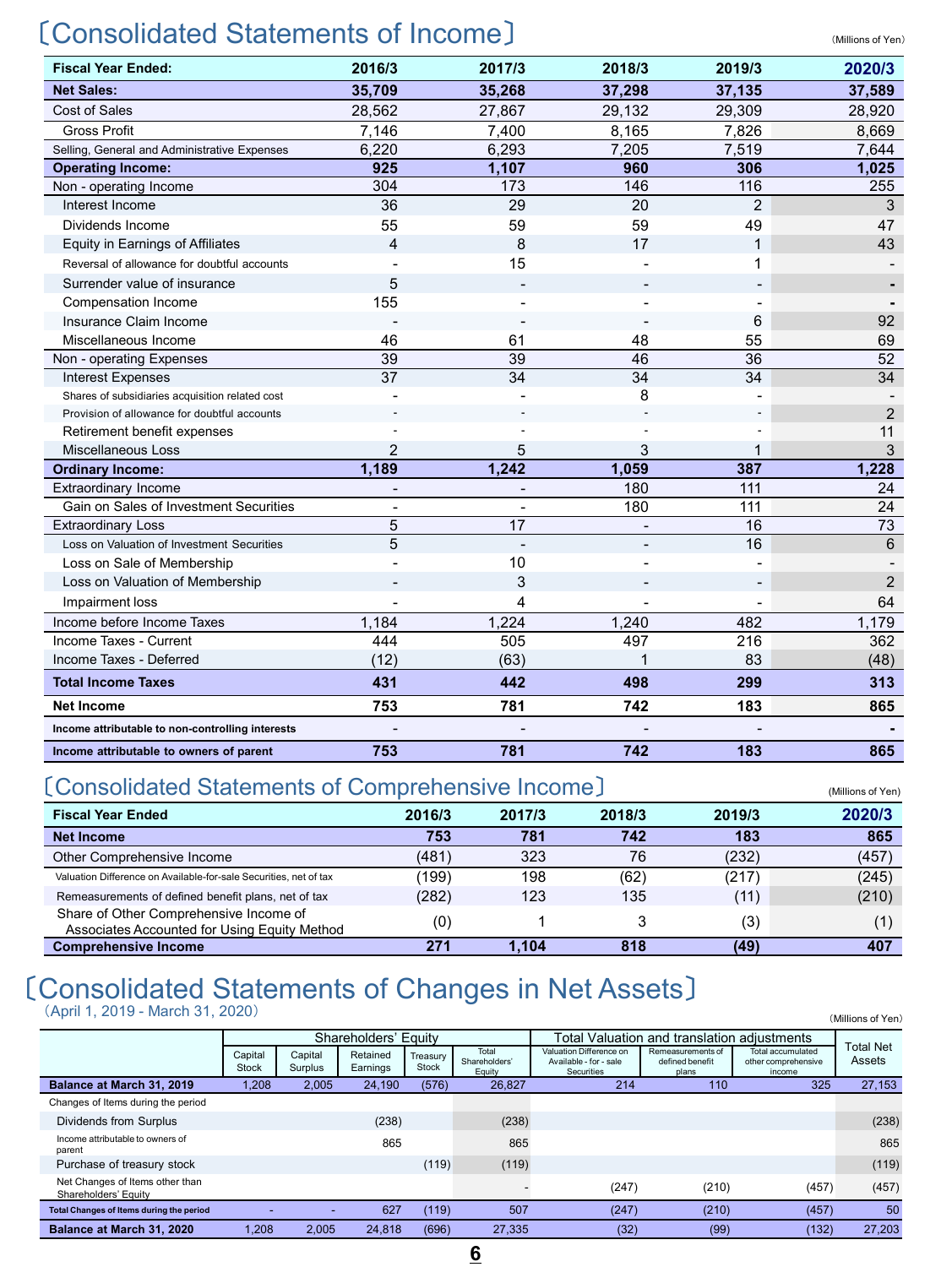# 〔Consolidated Statements of Cash Flows〕 (Millions of Yen)

| <b>Fiscal Year Ended:</b>                                      | 2016/3 | 2017/3 | 2018/3  | 2019/3 | 2020/3 |
|----------------------------------------------------------------|--------|--------|---------|--------|--------|
| Net Cash Provided by Operating Activities                      | 256    | 2.500  | 2.367   | (585)  | 2,765  |
| Net Cash Used in Investment Activities                         | (171)  | (325)  | (2,078) | (93)   | (979)  |
| Net Cash Used in Financing Activities                          | (225)  | (213)  | (239)   | (238)  | (357)  |
| Effect of Exchange Rate Change on Cash and Cash<br>Equivalents | (1)    | (0)    |         | (0)    |        |
| Increase (Decrease) in Cash and Cash Equivalents               | (141)  | 1.961  | 50      | (917)  | 1.427  |
| Cash and Cash Equivalents at Beginning of Period               | 16.905 | 16.763 | 18.725  | 18.775 | 17,857 |
| Cash and Cash Equivalents at End of Period                     | 16.763 | 18.725 | 18,775  | 17.857 | 19.285 |

# 〔Non - Consolidated Balance Sheets〕 (Millions of Yen)

| <b>Fiscal Year Ended:</b>                                                     | 2016/3 | 2017/3 | 2018/3 | 2019/3 | 2020/3 |
|-------------------------------------------------------------------------------|--------|--------|--------|--------|--------|
| <b>Assets</b>                                                                 |        |        |        |        |        |
| <b>Current Assets:</b>                                                        | 26,346 | 26,109 | 25,199 | 25,829 | 24,381 |
| Cash and Deposits                                                             | 13,508 | 14,942 | 13,980 | 13,340 | 14,595 |
| Notes and Accounts Receivable - Trade                                         | 10,163 | 8,694  | 8,512  | 9,426  | 7,233  |
| Merchandise and Finished Goods                                                | 1,678  | 1,623  | 1,800  | 2,199  | 1,776  |
| <b>Others</b>                                                                 | 1,017  | 855    | 911    | 869    | 805    |
| <b>Allowance for Doubtful Accounts</b>                                        | (22)   | (5)    | (5)    | (5)    | (28)   |
| <b>Fixed Assets:</b>                                                          | 8,000  | 8,151  | 9,975  | 9,529  | 9,601  |
| <b>Property, Plant and Equipment</b>                                          | 1,953  | 1,960  | 1,933  | 1,894  | 1,939  |
| <b>Buildings</b>                                                              | 440    | 424    | 407    | 378    | 398    |
| Land                                                                          | 1,444  | 1,440  | 1,440  | 1,440  | 1,440  |
| Others                                                                        | 68     | 95     | 85     | 75     | 101    |
| <b>Intangible Assets</b>                                                      | 119    | 103    | 72     | 44     | 90     |
| <b>Investments and Other Assets</b>                                           | 5,927  | 6,088  | 7,969  | 7,591  | 7,571  |
| <b>Total Assets:</b>                                                          | 34,346 | 34,261 | 35,174 | 35,359 | 33,983 |
| <b>Liabilities</b>                                                            |        |        |        |        |        |
| <b>Current Liabilities:</b>                                                   | 11,822 | 11,272 | 12,105 | 12,516 | 11,550 |
| Notes and Accounts Payable - Trade                                            | 7,775  | 4,238  | 4,139  | 4,384  | 3,511  |
| Electronically recorded obligations - operating                               |        | 2,913  | 3,690  | 4,188  | 3,701  |
| Short - term Loans Payable                                                    | 3,471  | 3,466  | 3,466  | 3,466  | 3,466  |
| <b>Others</b>                                                                 | 576    | 653    | 809    | 476    | 871    |
| <b>Non - current Liabilities</b>                                              | 1.563  | 1.642  | 1,542  | 1,596  | 1,146  |
| Provision for Directors' and Corporate<br><b>Auditors' Retirement Benefit</b> | 927    | 991    | 1,049  | 1,125  | 741    |
| Deferred tax liabilities                                                      | 227    | 254    | 84     | 58     |        |
| <b>Others</b>                                                                 | 408    | 396    | 408    | 412    | 405    |
| <b>Total Liabilities:</b>                                                     | 13,386 | 12,914 | 13,647 | 14,112 | 12,697 |
| <b>Net Assets</b>                                                             |        |        |        |        |        |
| <b>Shareholders' Equity</b>                                                   | 20,673 | 20,866 | 21,126 | 21.047 | 21,296 |
| Capital Stock                                                                 | 1,208  | 1,208  | 1,208  | 1,208  | 1,208  |
| <b>Capital Surplus</b>                                                        | 2,005  | 2,005  | 2,005  | 2,005  | 2,005  |
| <b>Retained Earnings</b>                                                      | 18,036 | 18,229 | 18,489 | 18,410 | 18,779 |
| <b>Treasury Stock</b>                                                         | (576)  | (576)  | (576)  | (576)  | (696)  |
| <b>Valuation and Translation Adjustments:</b>                                 | 285    | 480    | 400    | 198    | (11)   |
| Valuation Difference on Available - for - sale Securities                     | 285    | 480    | 400    | 198    | (11)   |
| <b>Total Net Assets:</b>                                                      | 20,959 | 21,346 | 21,527 | 21,246 | 21,285 |
| <b>Total Liabilities and Net Assets:</b>                                      | 34,346 | 34,261 | 35,174 | 35,359 | 33,983 |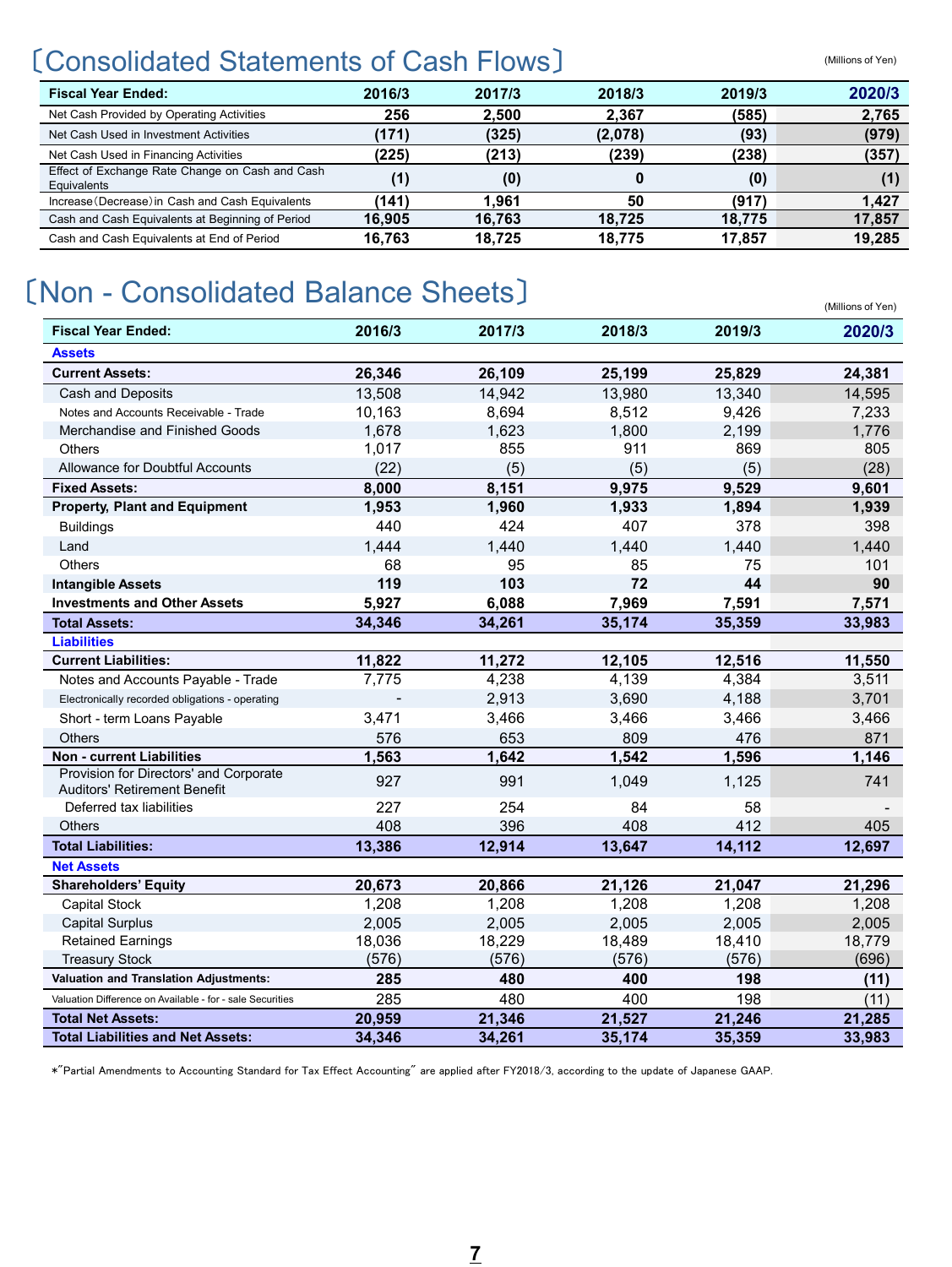# 〔Non - Consolidated Statements of Income〕 (Millions of Yen)

| <b>Fiscal Year Ended:</b>   | 2016/3                   | 2017/3 | 2018/3 | 2019/3                   | 2020/3 |
|-----------------------------|--------------------------|--------|--------|--------------------------|--------|
| <b>Net Sales</b>            | 33,715                   | 32.941 | 31,104 | 28,902                   | 29,554 |
| <b>Operating Income</b>     | 370                      | 462    | 405    | 59                       | 423    |
| Non - operating Income      | 350                      | 237    | 214    | 177                      | 313    |
| Non - operating Expenses    | 37                       | 35     | 36     | 84                       | 34     |
| <b>Ordinary Income</b>      | 683                      | 664    | 583    | 152                      | 702    |
| <b>Extraordinary Income</b> | $\overline{\phantom{0}}$ |        | 180    | 111                      | 24     |
| <b>Extraordinary Loss</b>   | 5                        |        |        | $\overline{\phantom{a}}$ | 8      |
| Income before Income Taxes  | 678                      | 656    | 764    | 247                      | 718    |
| Income Taxes - Current      | 245                      | 272    | 290    | 78                       | 126    |
| Income Taxes - Deferred     | 3                        | (16)   | (24)   | 10                       | (15)   |
| <b>Total Income Taxes</b>   | 249                      | 255    | 265    | 88                       | 111    |
| <b>Net Income</b>           | 428                      | 401    | 498    | 159                      | 606    |

# 〔Non - Consolidated Statements of Changes in Net Assets〕

(**April 1, 2019 - March 31, 2020**)

|                                                         |              |                             |                               |                    | Shareholders' Equity                       |                          |              |                        | Valuation<br>and<br>Translation<br>Adjustments |                  |
|---------------------------------------------------------|--------------|-----------------------------|-------------------------------|--------------------|--------------------------------------------|--------------------------|--------------|------------------------|------------------------------------------------|------------------|
|                                                         |              | Capital<br>Surplus          |                               |                    | <b>Retained Earnings</b>                   |                          |              |                        | Valuation                                      | <b>Total Net</b> |
|                                                         | Capital      |                             |                               |                    | <b>Other Retained</b><br>Earnings          | Total                    | Treasury     | Total<br>Shareholders' | <b>Difference</b><br>on Available              | Assets           |
|                                                         | <b>Stock</b> | Legal<br>Capital<br>Surplus | Legal<br>Retained<br>Earnings | General<br>Reserve | Retained<br>Earnings<br>Brought<br>Forward | Retained<br>Earnings     | <b>Stock</b> | Equity                 | - for - sale<br><b>Securities</b>              |                  |
| Balance at March 31, 2019                               | 1,208        | 2,005                       | 197                           | 15,000             | 3,213                                      | 18,410                   | (576)        | 21,047                 | 198                                            | 21,246           |
| Changes of Items during the period                      |              |                             |                               |                    |                                            |                          |              |                        |                                                |                  |
| Dividends from Surplus                                  |              |                             |                               |                    | (238)                                      | (238)                    |              | (238)                  |                                                | (238)            |
| Net Income                                              |              |                             |                               |                    | 606                                        | 606                      |              | 606                    |                                                | 606              |
| Purchase of treasury stock                              |              |                             |                               |                    |                                            | $\overline{\phantom{a}}$ | (119)        | (119)                  |                                                | (119)            |
| Net Changes of Items other than<br>Shareholders' Equity |              |                             |                               |                    |                                            |                          |              |                        | (210)                                          | (210)            |
| Total Changes of Items during the period                | -            |                             |                               |                    | 368                                        | 368                      | (119)        | 249                    | (210)                                          | 39               |
| Balance at March 31, 2020                               | 1,208        | 2,005                       | 197                           | 15,000             | 3,582                                      | 18,779                   | (696)        | 21,296                 | (11)                                           | 21,285           |

(Millions of Yen)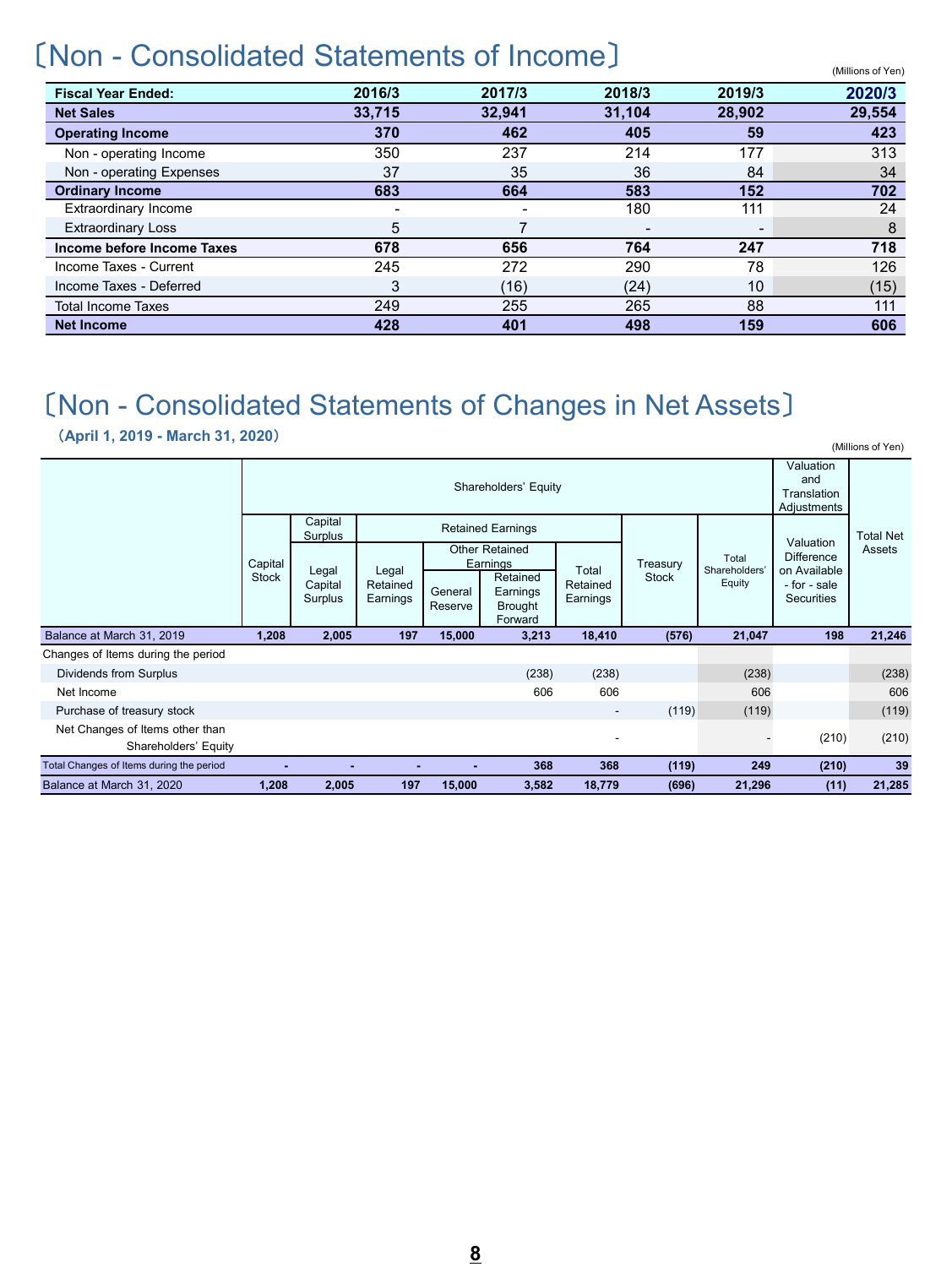# 〔Stock Information〕(As of March 31,2020)

| Stock Exchange Listing                      | Jasdag Securities Exchange<br>(Code:7521) |
|---------------------------------------------|-------------------------------------------|
| Transfer Agent of the Shares                | Mizuho Trust & Banking Co., Ltd.          |
| Fiscal Year-end                             | March 31                                  |
| General Meeting of Shareholders             | Convened in June Each Year                |
| <b>Dividends</b>                            |                                           |
| Record Date for Payment of Final Dividend   | March 31                                  |
| Record Date for Payment of Interim Dividend | September 30                              |
| Number of Common Stock Issued               | 7.950.000                                 |
| Number of Shareholders                      | 902                                       |

# 【Major Shareholders】

| <b>Name</b>                                      | <b>Number of</b><br><b>Stock Held</b> | <b>Stock</b><br><b>Holding</b><br>Ratio |
|--------------------------------------------------|---------------------------------------|-----------------------------------------|
| Jyoumou Jitsugyou Co., Ltd.                      | 1,388,600                             | 18.8%                                   |
| Shourin Shouji Co., Ltd.                         | 897.400                               | 12.2%                                   |
| Broad Peak, Inc.                                 | 561,300                               | 7.6%                                    |
| Employees' Stockholding                          | 389,900                               | 5.3%                                    |
| Mizuho Bank, Ltd.                                | 360,000                               | 4.9%                                    |
| <b>MSCO CUSTOMER SECURITIES</b>                  | 324.900                               | 4.4%                                    |
| Company's Gojokai Association                    | 299.100                               | 4.1%                                    |
| Japan Trustee Services Bank, Ltd.(trust account) | 296,900                               | 4.0%                                    |
| Hirokazu Kobayashi                               | 237,700                               | 3.2%                                    |
| Sumitomo Mitsui Banking Corporation              | 190.000                               | 2.6%                                    |
| Masataka Hatori                                  | 137,200                               | 1.9%                                    |

※excluding treasury shares(566,609)

# 【Breakdown of Shareholders】

5.1% (46)

> 88.3% (796)

Individuals

 $1.8\%$  (16)  $-3.4\%$  (31)

■ Type of Shareholders ■ Number of Shares

Domestic Financial Institutions 1.4% (13)

Other Domestic Companies



% (Number of Shareholders)